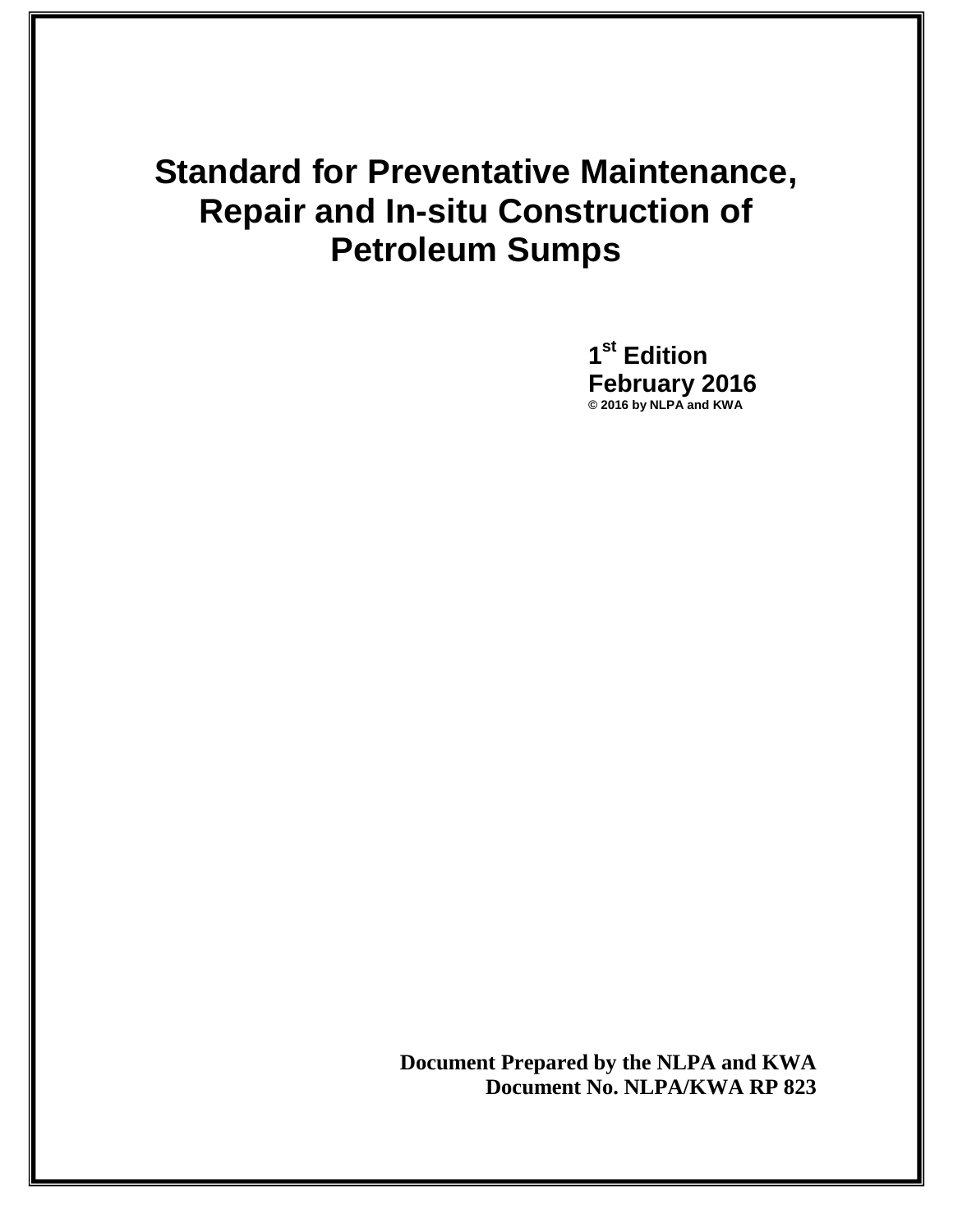#### **PREFACE**

Petroleum sumps need to remain water tight to properly contain and detect spills at fuel dispensing facilities. Water ingress into sumps is a common issue. Water passes into sumps through penetrations for piping and conduits, sump lids that do not seal adequately, seepage from manufactured seams, poor installation practices, and through cracks, holes and other defects that develop over time. Sump removal and replacement is expensive and, due to local or State regulations, may require the removal and replacement of all product piping at a site.

A standardized approach for performing preventative maintenance activities and repairs to sumps is necessary so that retail fuel distribution facilities can have an option to extend the serviceable life of existing sumps in a way that is both economical and protective of the environment. Additionally, as methods have been developed to utilize an existing sump as a mold for the fabrication of a new sump without need for removal of the existing sump or disturbing the existing piping, it is prudent to standardize this in-situ approach for the manufacturing of sumps in place.

KWA Associates can provide third party verification of the conformance of methods and procedures of a manufacturer or service provider to the requirements of this standard.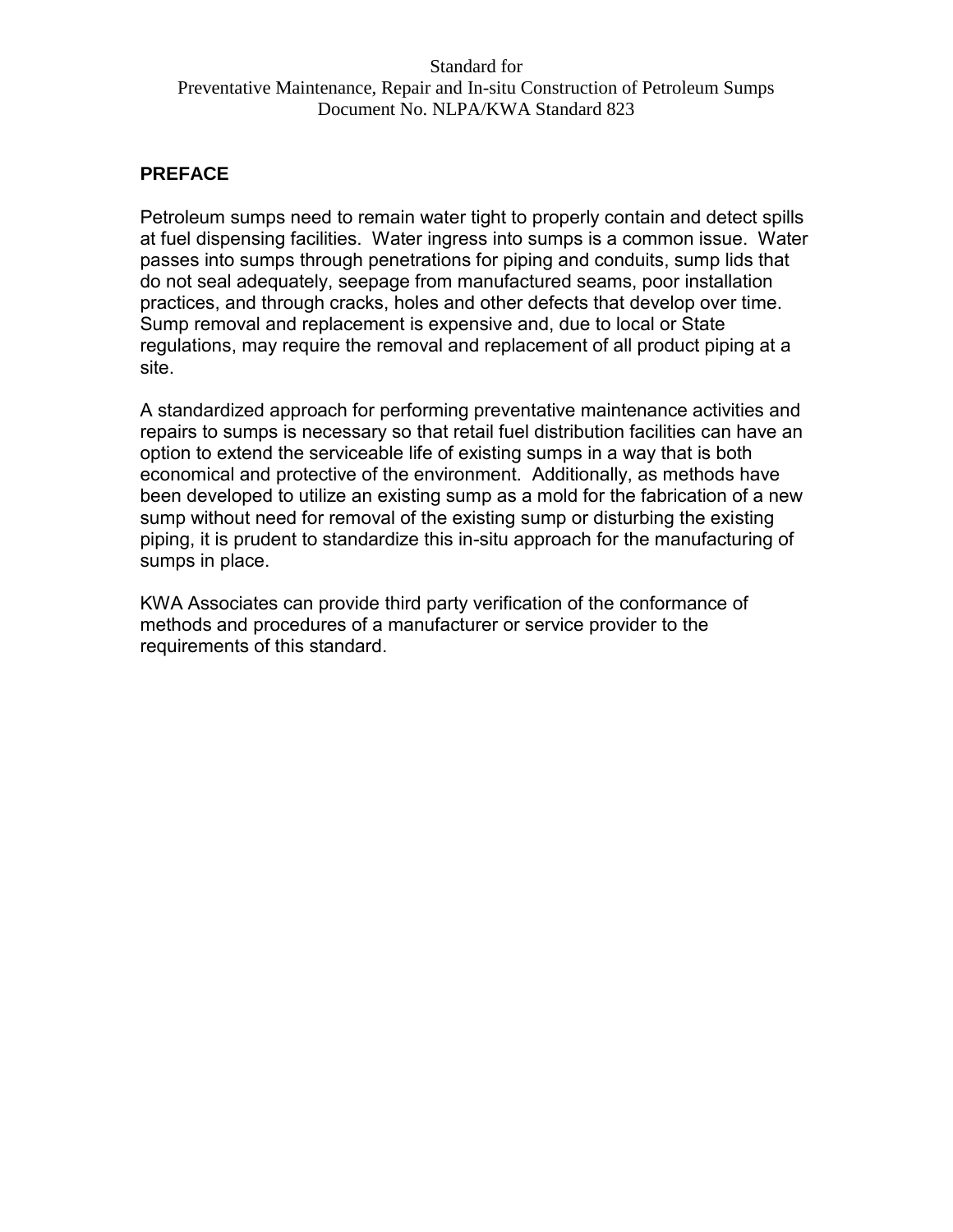# **INTRODUCTION**

The purpose of this standard is to provide a standardized approach to petroleum sump preventative maintenance and repair, and to provide minimum requirements for the in-situ manufacturing of petroleum sumps at retail petroleum facilities. There are three parts to this standard:

- (1) Sealing/caulking of sump seams and penetrations;
- (2) Providing a water-tight lid assembly to existing sumps; and
- (3) Construction in place of a new single or double wall sump without need for removal of the existing sump.

It should be noted that a key element of this practice requires that the materials used must meet the requirements described section 6.0 - Required Material Approvals and Testing. **Failure to meet the requirements of section 6 of this standard will invalidate the approval of any sump maintenance, repair or insitu construction system under review.** 

## **1.0 Scope**

1.1 This standard describes procedures and material requirements for sump preventative maintenance, repair and in-situ construction at retail petroleum dispensing facilities. This standard does not address other maintenance activities performed within the sump such as the servicing of equipment contained within the sump, simple boot replacement, or leak detection methods.

1.2 Three processes are described in this standard.

1.2.1 Application of sealants and caulks as either a preventative maintenance procedure or to correct minor defects.

1.2.2 Attaching a water-tight lid assembly to an existing sump.

1.2.3 Constructing a new single or double wall sump utilizing the existing sump as a fabrication mold.

1.3 Intent.

1.3.1 Sealants and caulks may be applied to sumps either with or without an accompanying water-tight lid assembly.

1.3.2 The water tight lid assembly may be provided to intact non-leaking sumps, sumps which have been sealed/caulked or repaired, and to in-situ manufactured sumps.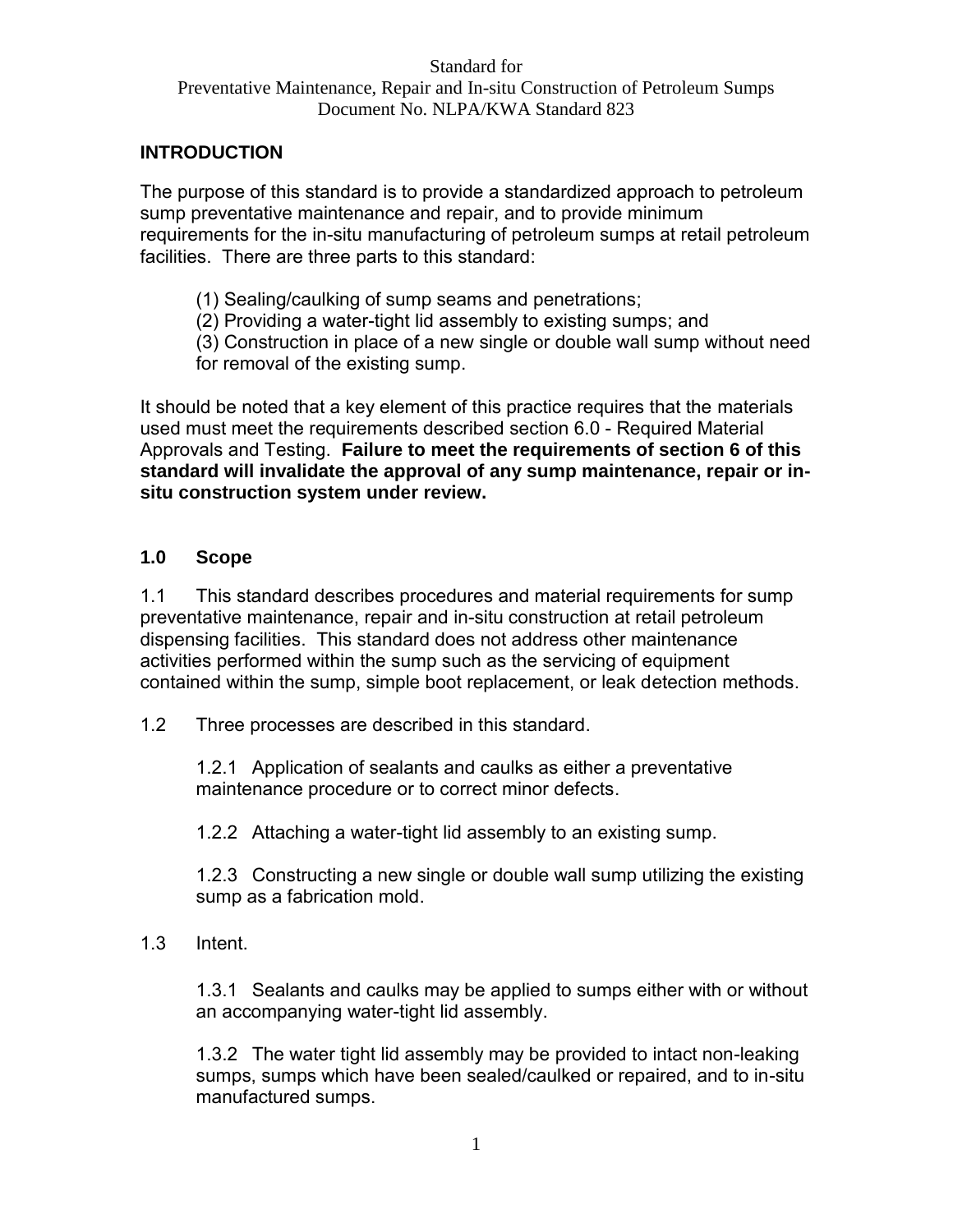Preventative Maintenance, Repair and In-situ Construction of Petroleum Sumps Document No. NLPA/KWA Standard 823

1.3.3 In-situ manufactured sumps may be of either single wall or double wall construction.

# 1.4 Safety and Compliance

1.4.1 This standard does not purport to address the safety concerns associated with its use. It is the responsibility of the user of this standard to establish appropriate safety and health practices and determine the applicability of regulatory limitations prior to use.

1.4.2 Sumps should be considered to be confined spaces as regulated under OSHA regulations of Subpart AA – Confined Spaces in Construction (29 CFR 1926.1200 et seq.). The user of this standard is responsible for compliance with all OSHA regulations including those provided in 29 CFR Part 1910 and 29 CFR Part 1926.

1.4.3 The user of this standard is responsible for compliance with State OSHA regulations, where they exist, which may be more stringent than Federal OSHA regulations cited in Section 1.4.2 above.

1.4.4 Petroleum fuels are flammable and toxic. The user of this standard is responsible for implementing all necessary exposure controls.

1.4.5 State and/or local regulations may limit the options available under this standard. The user of this standard is responsible for compliance with all State and local regulations and requirements.

# **2.0 Referenced Documents**

2.1 The most recent version of the following documents should be consulted as references by those using this standard:

2.1.1 US Code of Federal Regulations:

- 29 CFR Part 1910, Occupational Safety and Health Regulations
- 29 CFR Part 1926, Safety and Health Regulations for Construction
- 40 CFR Part 280, Technical Standards and Corrective Action Requirements for Owners and Operators of Underground Storage Tanks (UST)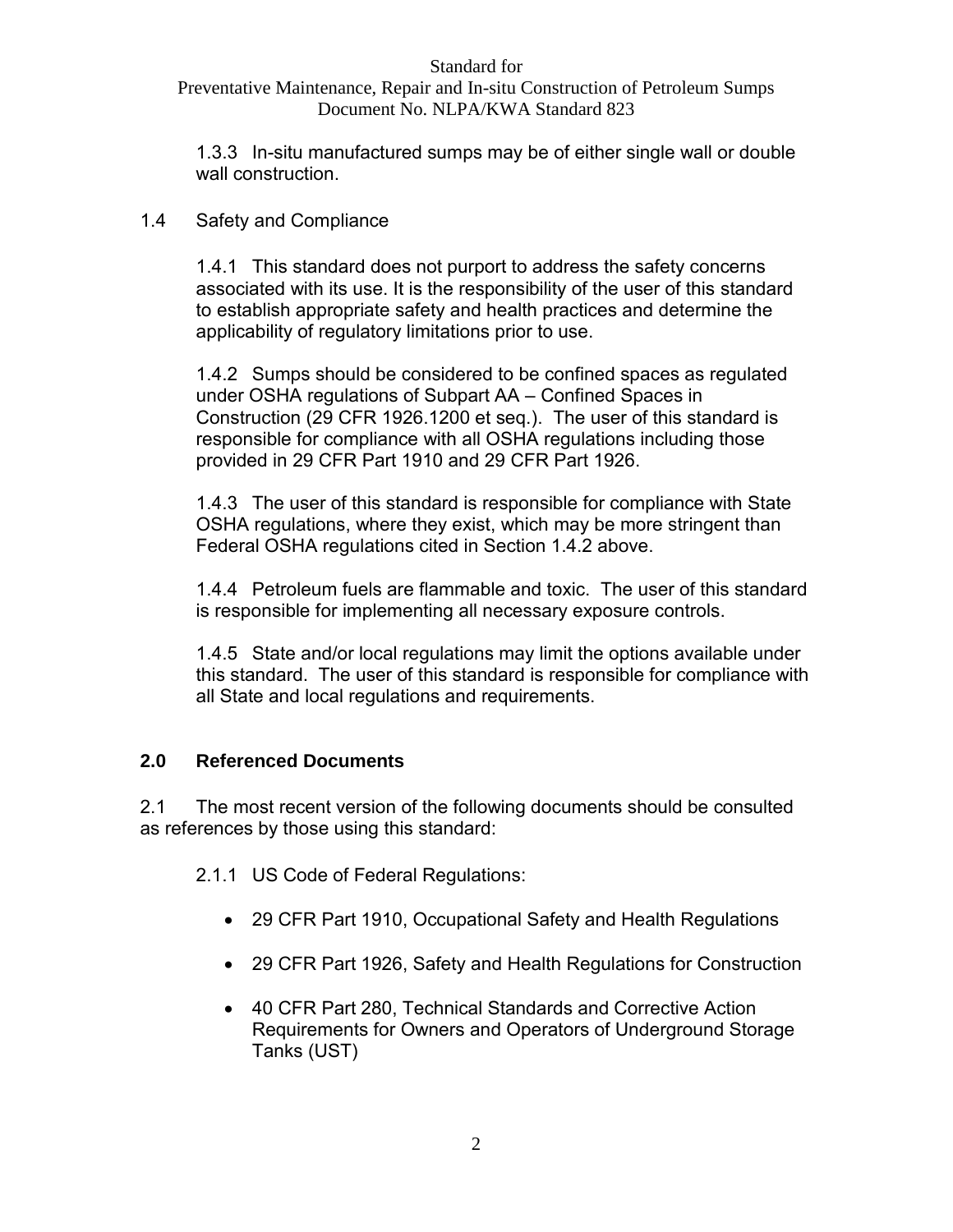# **3.0 Terminology**

3.1 Descriptions of Terms:

3.1.1 Flood Coat – a resin-rich coat applied to the surface of a laminate.

3.1.2 FRP – fiberglass reinforced plastic. Fiberglass strands or mat are saturated with a resin at specified ratios. The resultant laminate is stronger than a laminate composed solely of resin materials.

3.1.3 In-Situ Construction – fabrication at the location of installation.

3.1.4 NWGLDE – the National Work Group on Leak Detection

3.1.5 Primary Sump Wall – in a double wall tank, the primary sump wall is the interior wall of the sump. The primary sump wall is intended to contain any fluid within the sump to prevent it from reaching the monitored interstice between the primary and secondary sump walls.

3.1.6 Sealing/Caulking – sealing and caulking are methods used to seal around sump penetrations and seams either to stop groundwater and surface water ingress or as a preventative measure. Caulks are thickened or filled resins which are applied as a thick paste-like material to the surface of the sump and allowed to cure. Sealants are resinous materials with a consistency of a thick paint. Sealants may be applied with or without fiberglass reinforcement to the surface of the sump.

3.1.7 Secondary Sump Wall – in a double wall tank, the secondary sump wall is the exterior wall of the sump. The secondary sump wall is intended to prevent external fluids, such as groundwater, from reaching the monitored interstice between the primary and secondary sump walls. The secondary sump wall also serves to contain any fluid which breaches the primary sump wall to prevent environmental damage.

3.1.8 Water-tight FRP Lid Assembly – a replacement lid intended to be attached to an existing or newly constructed sump using FRP materials. The lid has a built-in access which seals mechanically to prevent water ingress.

# **4.0 Significance and Use**

4.1 This standard provides a method for performing sealing/caulking of sumps as a preventative maintenance measure.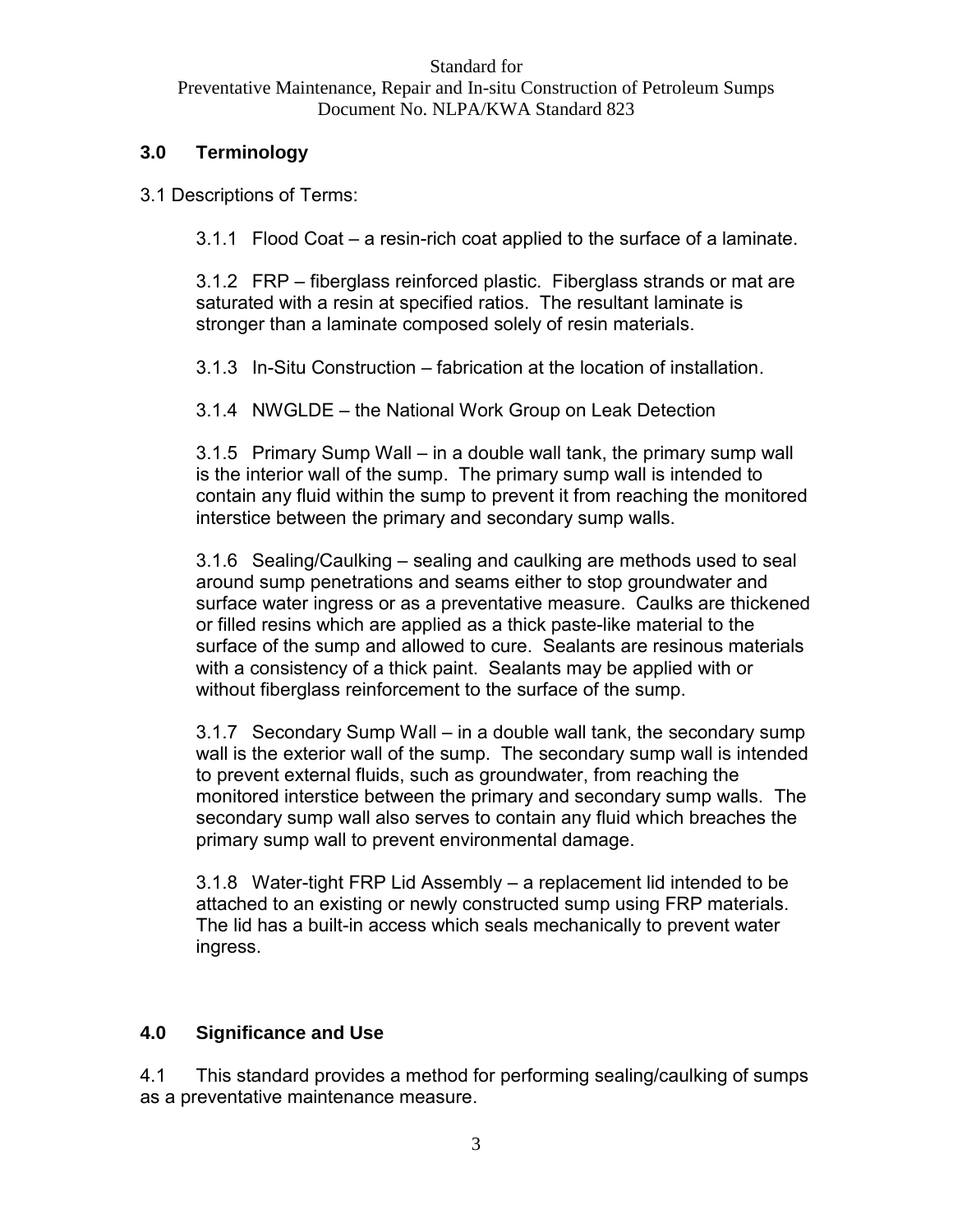# Preventative Maintenance, Repair and In-situ Construction of Petroleum Sumps Document No. NLPA/KWA Standard 823

4.2 This standard provides a method for performing sealing/caulking of sumps as a repair measure.

4.3 This standard provides a method for installing a water-tight FRP lid assembly on existing and newly fabricated sumps.

4.4 This standard provides a method for fabricating a new single wall sump using the existing sump as a fabrication mold.

4.5 This standard provides a method for fabricating a new double wall sump using the existing sump as a fabrication mold.

# **5.0 Permits, Plans and Leak Testing**

5.1 Prior to engaging in any activities relating to the preventative maintenance, alteration, repair, or upgrade of any UST system, consult all necessary authorities to obtain any required permits.

5.2 Hydrostatic tightness testing shall be performed as required by the local implementing agency and in accordance with the requirements of Section 12 of this standard.

# **6.0 Required Material Approvals and Testing**

6.1 Materials used to seal/caulk, repair or fabricate sumps must satisfy one of the requirements of section 6.1.1 through 6.1.2 of this standard.

6.1.1 Approval in accordance with section 6.2 of this standard

6.1.2 Approval in accordance with section 6.3 of this standard

6.2 A resin/resin laminate which has been tested through Underwriters Laboratories and which has obtained an UL component listing for use in components for UL 1316 tanks, UL 1746 tanks or both.

6.3 A resin/resin laminate which has been tested by a certified laboratory for compatibility with petroleum fuels, alcohol blended petroleum fuels, alcohol fuels and environmental fluids. The testing shall include:

6.3.1 Immersion conditioning of representative samples. All samples shall be applied to surfaces similar to the surface of intended application, except for samples to be used in the testing of flexural strength which shall be comprised exclusively of resin/resin laminate material.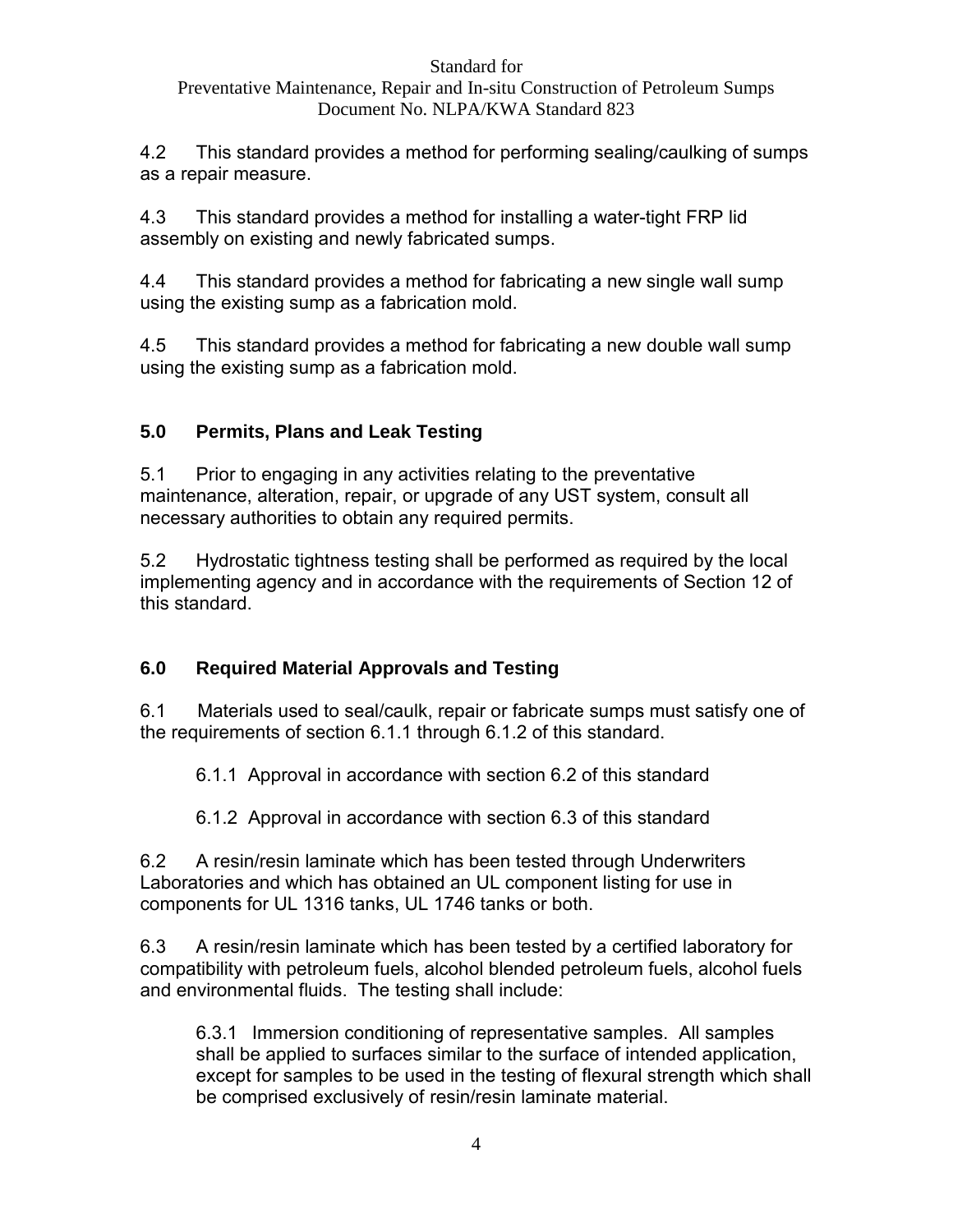Preventative Maintenance, Repair and In-situ Construction of Petroleum Sumps Document No. NLPA/KWA Standard 823

> 6.3.1.1 Samples shall be immersed in the liquids listed in 6.3.1.2 at either 38 $^{\circ}$  (100 $^{\circ}$ F.) for periods of three and six months, or  $23^{\circ}$ C. (74 $^{\circ}$ F.) for periods of six and 12 months.

6.3.1.2 Immersion liquids shall include:

- Unleaded gasoline
- No. 2 fuel oil or diesel fuel
- Gasohol (10 percent ethanol)
- Gasoline and five percent ethanol with appropriate cosolvent
- 85 percent ethanol with 15 percent gasoline
- Distilled water

6.3.2 Post-immersion testing of samples. Each of the following tests shall be performed on representative samples at the end of each specified immersion periods and in as-received condition. Any sample result exhibiting a loss of greater than 50% of the tested condition as compared to the as-received sample shall be considered to have failed the test. All tests must pass in order to receive approval under this section of the standard.

6.3.2.1 ASTM D4541-85 Purpose = Bonding strength

Pull-off strength of coatings using portable adhesion tester;

6.3.2.2 ASTM D790-86,

Purpose = Flexural strength

Flexural strength Properties of Unreinforced and Reinforced Plastics and Electrical Insulating Materials;

6.3.2.3 ASTM D256-81,

Purpose = Izod impact

Test methods for impact resistance of plastics and electrical insulating materials;

6.3.2.4 ASTM D2583-81 Purpose = Hardness Indentation Hardness of Rigid Plastics; and

6.3.2.5 ASTM D543-87, Procedure 1 Purpose = Film integrity Resistance of Plastics to Chemical Reagents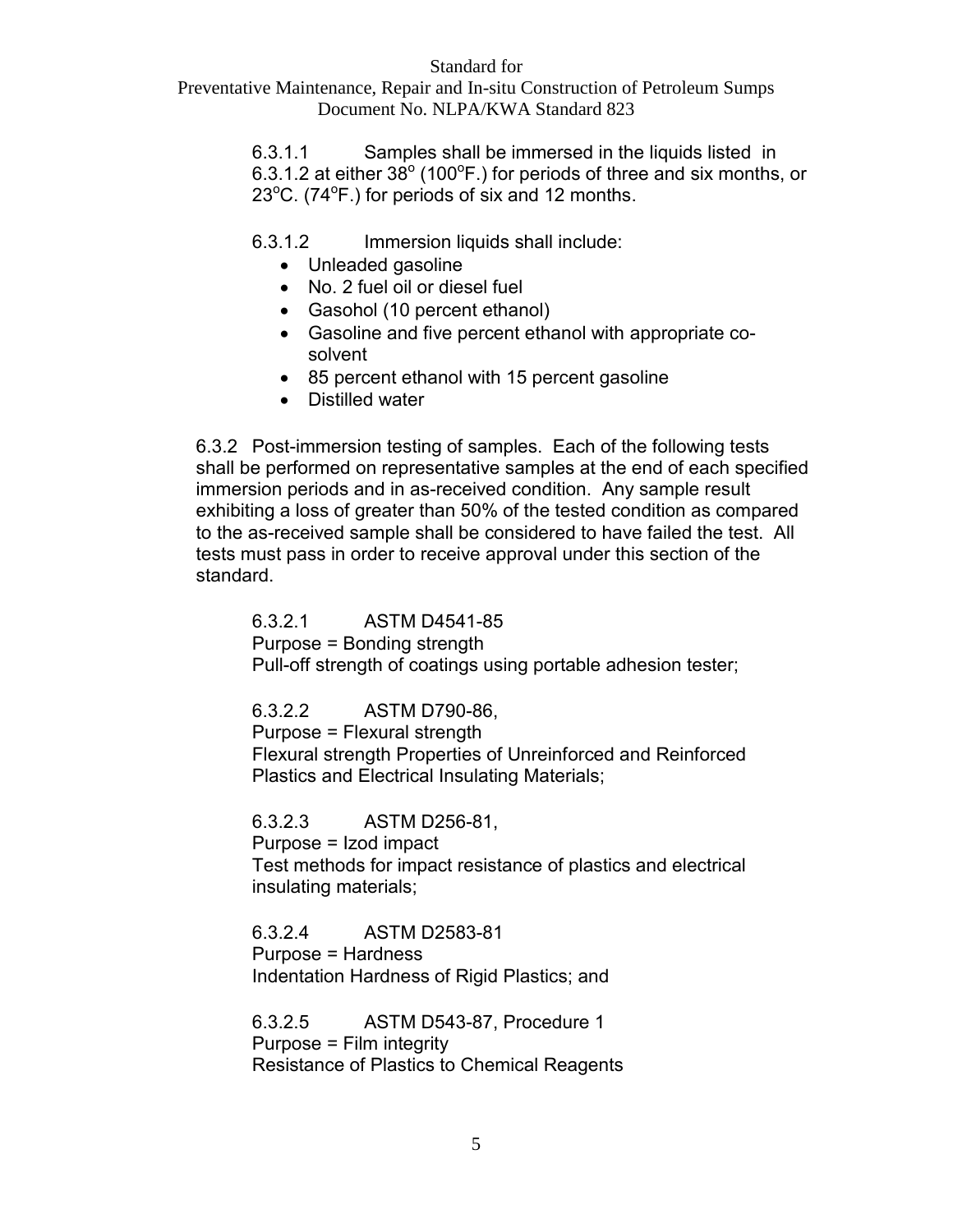## **7.0 Sump Evaluation**

Sump Evaluation – the sump shall be evaluated prior to performing the procedures contained in this standard. Stated deformation and damage limits for sumps shall not be exceeded under this standard unless approved by a registered professional engineer. The source of water ingress must be established and the ingress of water stopped prior to implementing the procedures provided in this standard.

7.1 Out-of-Round – sumps which are designed to be round shall not be more than 2% out-of-round as measured by two perpendicular measurements at both the center and near the top of the sump.

7.2 Misshapen – sumps of a square or rectangular design shall have no corner in excess of +/- 9 degrees from perpendicular.

7.3 Cracked – small cracks in FRP sumps with a separation distance of  $\frac{1}{4}$  inch or less and a length not exceeding 12 inches may be repaired using a fiberglass reinforced resin laminate extending a minimum of 6 inches in all directions from the edge of the repair. Larger cracks in FRP sumps and any crack in polyethylene sumps cannot be repaired except where the existing sump is to be used as a fabrication mold for the manufacture of a new sump in accordance with the requirements of section 11 of this standard.

7.4 Holes, Punctures and Missing Sections - small holes, punctures or missing sections in FRP sumps not exceeding 2.5 inches may be repaired using a fiberglass reinforced resin laminate extending a minimum of 6 inches in all directions from the edge of the repair. Larger holes, punctures or missing sections in FRP sumps and any hole, puncture or missing section in polyethylene sumps cannot be repaired except where the existing sump is to be used as a fabrication mold for the manufacture of a new sump in accordance with the requirements of section 11 of this standard.

## **9.0 Application of Sealant/Caulking Materials to FRP Sumps**  Note: this procedure is not applicable to polyethylene sumps as sealant/caulking materials do not bond well to polyethylene.

9.1 No work is to be performed in the sump until the sump interior has been monitored to assure a safe working atmosphere. Where a hazard is detected or could develop, ventilation of the sump can be implemented to make the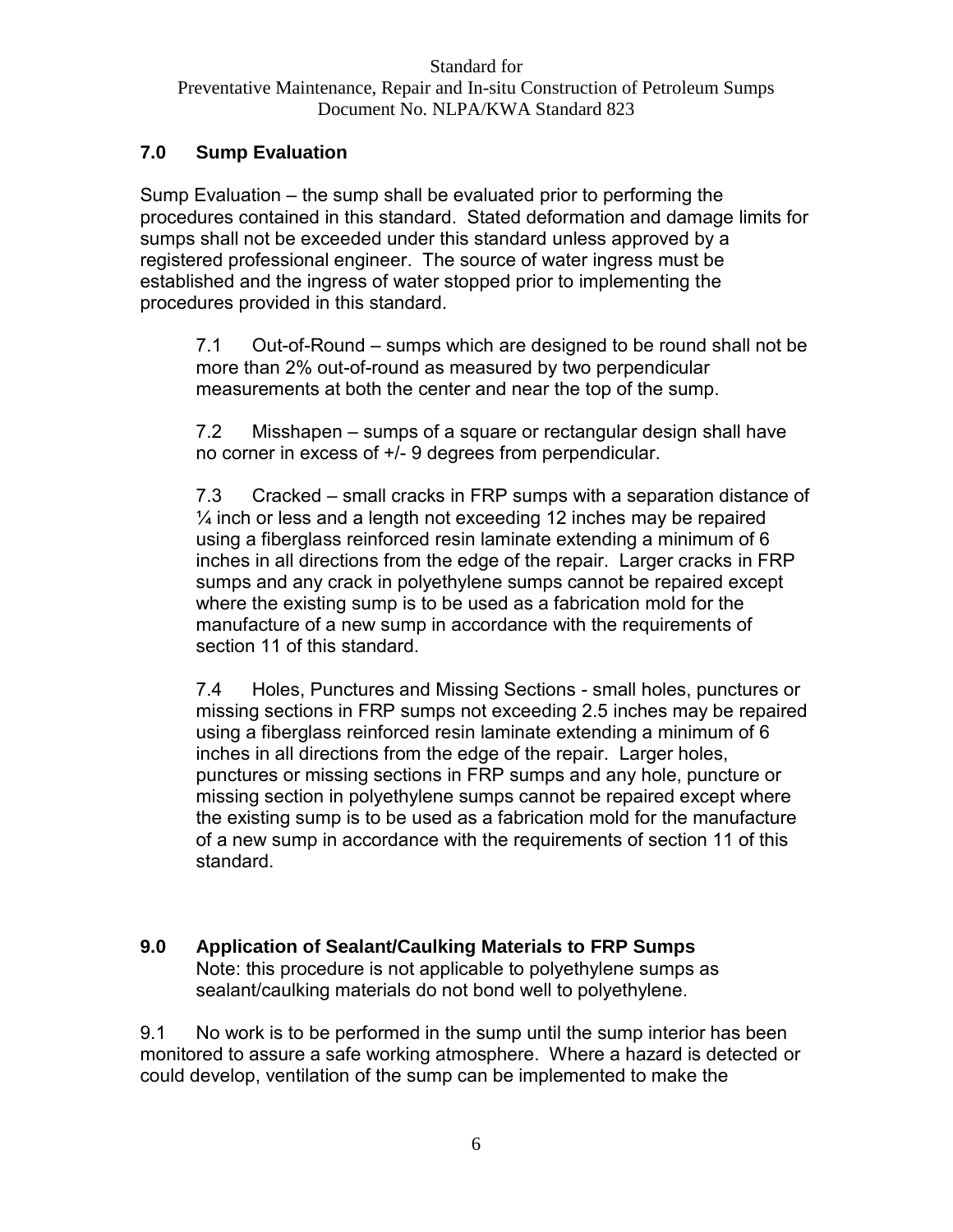# Preventative Maintenance, Repair and In-situ Construction of Petroleum Sumps Document No. NLPA/KWA Standard 823

atmosphere safe. Monitoring should be continuous throughout entry and occupation of the sump.

Note: materials used for preventative maintenance, sump repair and sump fabrication may be toxic or flammable prior to curing.

9.2 Shut off and isolate all equipment.

9.3 All water ingress must be stopped prior to proceeding to section 9.4. Acceptable methods for eliminating water ingress include drilling a well point to lower the water table and the application of water-stopping materials in the vicinity of sump penetrations. If necessary for access to the sump exterior, the concrete surrounding the containment sump may be saw cut to provide a minimum of 6" of working space outside of the containment sump on any sides with penetrations through the sump wall.

9.4 Remove and protect components within the sump as necessary.

9.5 The entire surface of the sump interior must be thoroughly cleaned of all residues.

9.6 The interior sump surface shall be abraded until the surface gel coat has been removed for a minimum of 1 inch in all directions from all seams that are to be sealed or caulked. The sealant or caulking system shall not be applied to a surface which has not been abraded and must cover the entire abraded surface.

9.7 The sealant or caulking materials must meet the material qualifications as provided in section 6 of this standard.

9.8 Testing shall be conducted to assure that all sealant or caulking materials are fully cured.

9.9 The sump shall be tested in accordance with section 12 of this standard prior to being returned to service.

# **10.0 Addition of a Water-tight FRP Lid Assembly to Sumps**

Note: this procedure is not applicable to polyethylene sumps as fiberglass bonding materials do not bond well to polyethylene. Sumps fabricated in accordance with section 11 of this standard using the existing polyethylene sump as a fabrication mold may be fitted with water-tight lid assemblies in accordance with the requirements of this section.

10.1 No work is to be performed in the sump until the sump interior has been monitored to assure a safe working atmosphere. Where a hazard is detected or could develop, ventilation of the sump can be implemented to make the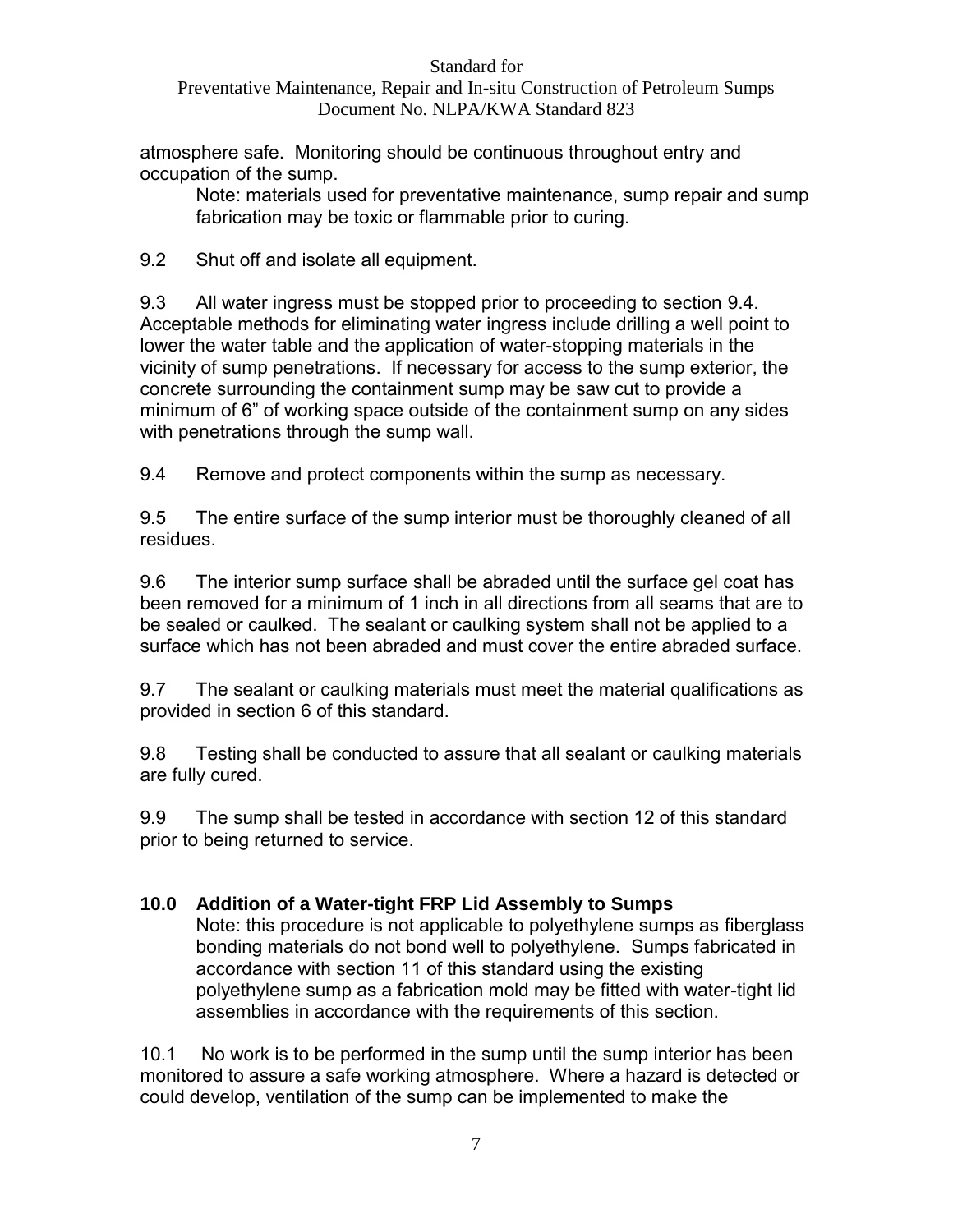## Preventative Maintenance, Repair and In-situ Construction of Petroleum Sumps Document No. NLPA/KWA Standard 823

atmosphere safe. Monitoring should be continuous throughout entry and occupation of the sump.

Note: materials used for preventative maintenance, sump repair and sump fabrication may be toxic or flammable prior to curing.

10.2 A water-tight FRP lid assembly may be attached to (1) an existing sump which has been sealed or caulked in accordance with section 9 of this standard; (2) a sump which has been constructed using the existing sump as a fabrication mold in accordance with section 11 of this standard; or (3) to an existing FRP sump which has not been modified.

10.3 Shut off and isolate all equipment.

10.4 The lid assembly shall be fabricated from materials tested in accordance with section 6 of this standard if made from plastic materials. Portions of the lid assembly fabricated from stainless steel, aluminum, brass and similar metals shall be deemed to meet the compatibility requirements of this standard. Metallic components which are in contact with soil or water should be protected from corrosion.

10.5 The lid assembly shall fit snugly to the sump prior to permanent attachment.

10.6 The sump interior surface within a minimum of 6 inches of the point of connection for the water-tight lid shall be cleaned of any residual materials, dirt or other foreign materials, and abraded sufficiently to remove any existing gel coat.

10.7 The water-tight FRP lid assembly shall be permanently connected to the sump from the sump interior using a minimum of 3 layers of 1.5 oz fiberglass cloth saturated with resin. The first layer of fiberglass cloth shall extend no less than 2 inches onto the interior sump wall and 2 inches onto the sump lid assembly. Each successive layer of fiberglass cloth shall extend a minimum of 2 inches beyond the previous layer onto both the sump interior surface and the sump lid assembly. Each layer of resin saturated fiberglass cloth shall be rolled or otherwise treated to remove entrapped air bubbles prior to the application of a successive layer.

10.8 Testing shall be conducted to assure that all resin materials are fully cured.

10.9 The sump shall be tested in accordance with section 12 of this standard prior to being returned to service.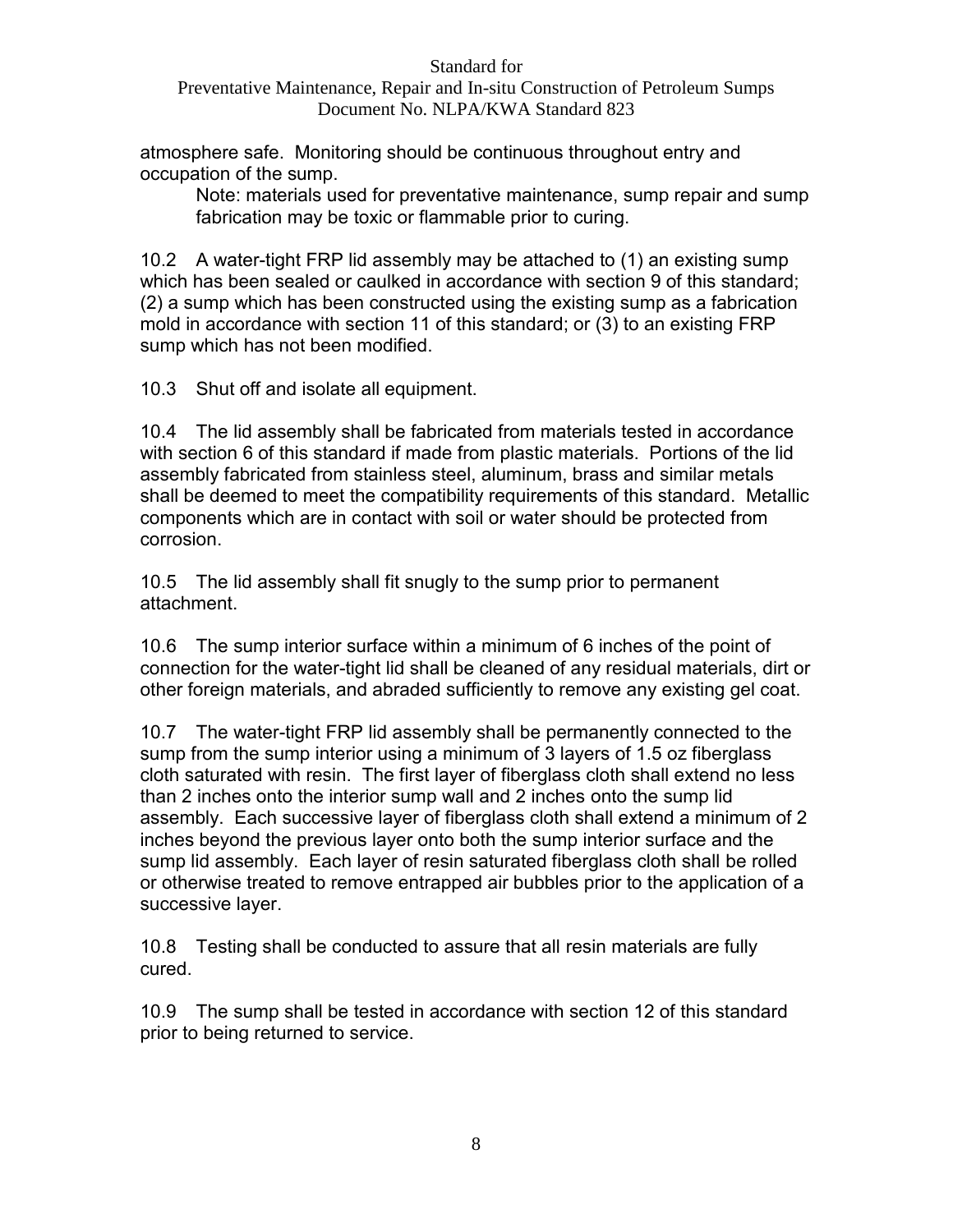## **11.0 In-Situ Construction of a New Sump Utilizing the Existing Sump as a Fabrication Mold**

The following procedures apply to the in place construction of both single and double wall sumps utilizing the existing sump as a fabrication mold. The existing sump is not removed. Suitable sump types for this procedure include fiberglass (FRP), polyethylene (PE) and steel.

11.1 No work is to be performed in the sump until the sump interior has been monitored to assure a safe working atmosphere. Where a hazard is detected or could develop, ventilation of the sump can be implemented to make the atmosphere safe. Monitoring should be continuous throughout entry and occupation of the sump.

Note: materials used for preventative maintenance, sump repair and sump fabrication may be toxic or flammable prior to curing.

11.2 Shut off and isolate all equipment.

11.3 All water ingress must be stopped prior to proceeding to section 11.4. Acceptable methods for eliminating water ingress include drilling a well point to lower the water table and the application of water-stopping materials in the vicinity of sump penetrations. If necessary for access to the sump exterior, the concrete surrounding the containment sump may be saw cut to provide a minimum of 6" of working space outside of the containment sump on any sides with penetrations through the sump wall.

11.4 Remove and protect components within the sump as necessary.

11.5 The entire surface of the sump interior must be thoroughly cleaned of all residues.

11.6 Piping and Conduits

11.6.1 Flexible piping must be cut from the existing sump wall and connected to minimum 8" x 8" laminate plates with a minimum nominal thickness of 150 mils (0.15") using compression fittings.

11.6.2 Fiberglass (FRP) Piping

11.6.2.1 FRP piping which is known to extend as straight pipe for a minimum of 4 feet prior to entering through the sump wall



can be permanently attached to the new sump wall using 3 layers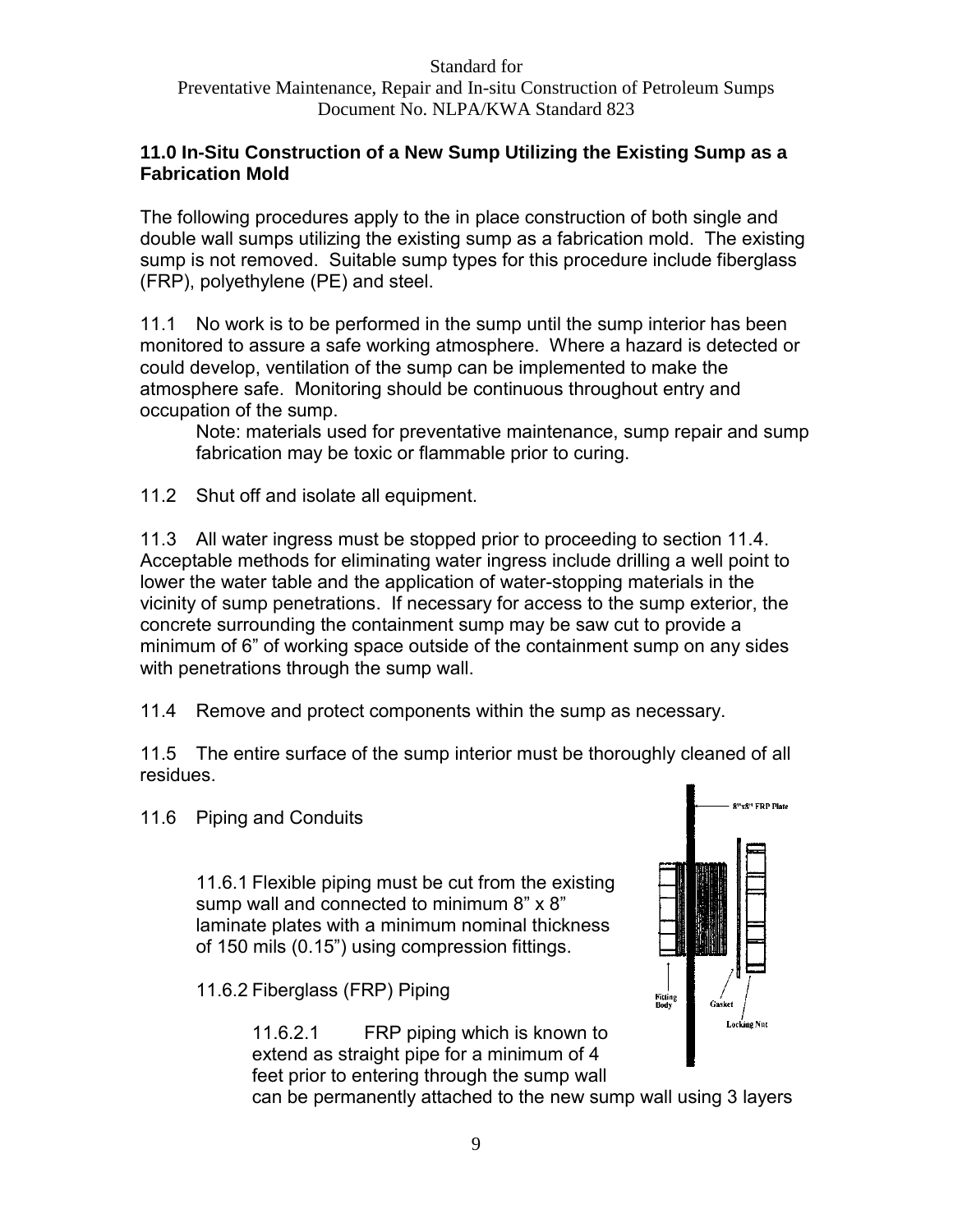# Standard for Preventative Maintenance, Repair and In-situ Construction of Petroleum Sumps

Document No. NLPA/KWA Standard 823

of 1.5 oz fiberglass cloth saturated with resin and rolled to remove entrapped air. FRP piping must be sanded to remove any contaminants from the surface and to remove the gloss from the surface prior to sealing.



11.6.2.2 FRP piping which does not meet the requirements of section 11.6.2.1 must be cut from the existing sump wall and connected to minimum 8" x 8" laminate plates with a minimum nominal thickness of 150 mils (0.15") using compression fittings or standard boots.

11.6.3 Other piping types must be cut from the existing sump wall and connected to minimum 8" x 8" laminate plates with a minimum nominal thickness of 150 mils (0.15") using compression fittings or standard boots.

11.6.4 Metallic conduit shall be permanently attached to the new sump laminate as shown in the figure shown in section 11.5.2.1. Metallic conduit must be sanded to remove any corrosion, dirt, paint or other contaminants from the surface prior to sealing.

11.7 Single Wall Sump Fabrication

11.7.1 No work is to be performed in the sump until the sump interior has been monitored to assure a safe working atmosphere. Where a hazard is detected or could develop, ventilation of the sump can be implemented to make the atmosphere safe. Monitoring should be continuous throughout entry and occupation of the sump.

Note: materials used for preventative maintenance, sump repair and sump fabrication may be toxic or flammable prior to curing.

11.7.2 The sump interior surface must be abraded. Abrasion of the sump interior surface will allow fiberglass cloth saturated with resin to form a mechanical bond to polyethylene sump molds and both a mechanical and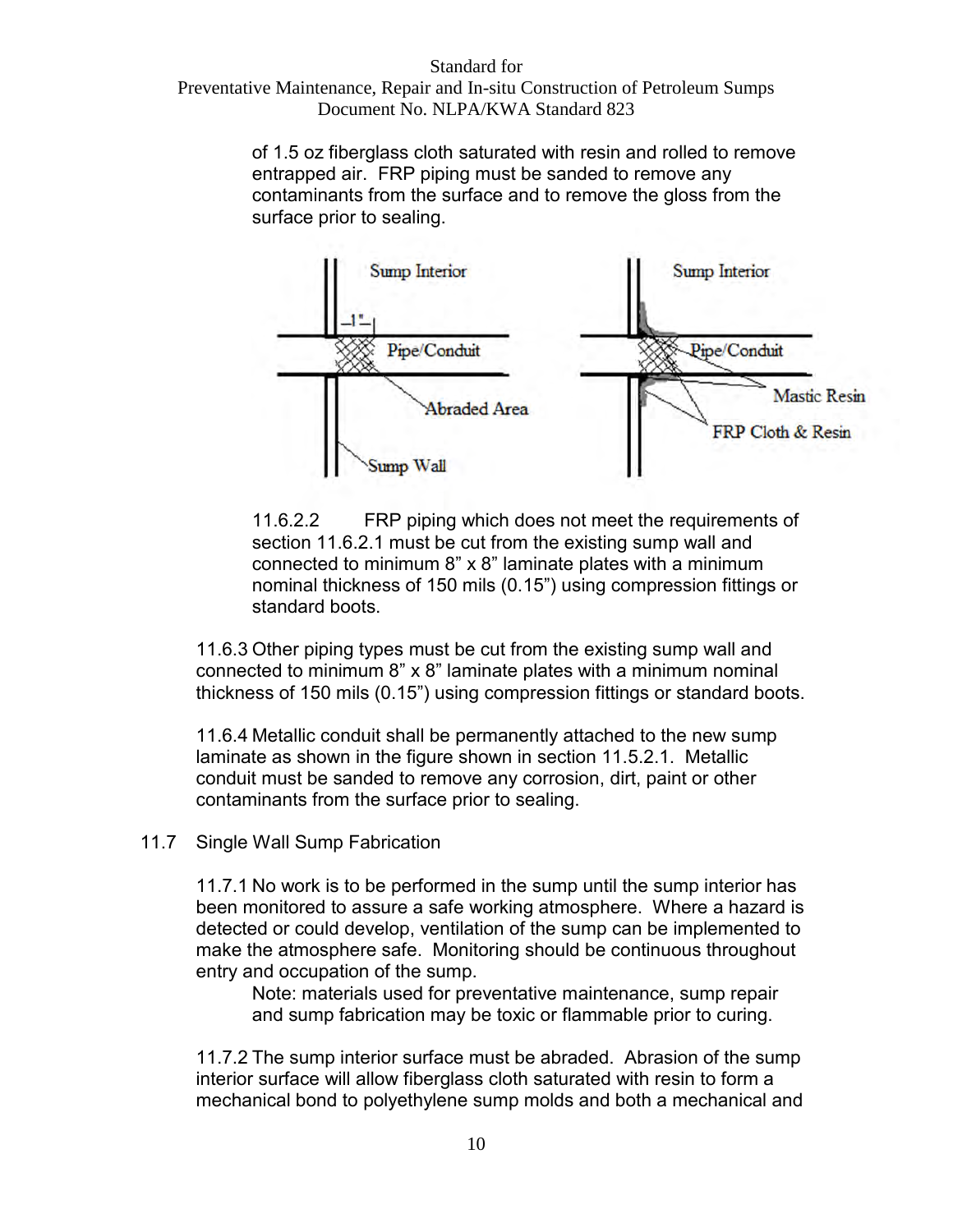Preventative Maintenance, Repair and In-situ Construction of Petroleum Sumps Document No. NLPA/KWA Standard 823

chemical bond to FRP sump molds when applied to the surface of the sump mold. As the applied materials will form a self-supportive structure, the bond so formed need only be sufficient to hold the resin saturated fiberglass cloth in place long enough to cure.

11.7.3 The thickness of the newly constructed sump wall shall not be less than 250 mils (0.25 inches) upon completion and all materials used in the manufacture of the new sump must meet the approval requirements of section 6 of this standard.

11.7.4 The full thickness can be achieved using multiple layers of resin saturated 1.5 oz fiberglass cloth rolled or otherwise treated to remove entrapped air followed by a flood coat once full thickness has been achieved; or

11.7.5 Preformed FRP panels which conform closely to the shape of the existing sump mold may be inserted and joined as described.

11.7.5.1 Preformed FRP panels must be a minimum of 100 mils (0.1") in thickness.

11.7.5.2 Preformed panels shall be joined to one another at seams using two layers of fiberglass bidirectional tape. The first layer shall be a minimum of 3 inches in width and shall be centered over the seam. The second layer shall extend a minimum of 1 inch beyond the edges of the first layer in both directions.

**Preformed FRP Panel** Cut with hole say to piping diameter Cut to form slot for installation for installation<br>over piping. This<br>section is retained **Distance from** and reinserted top of piping<br>to bottom of after installation the sump

11.7.5.3 Multiple layers of resin

saturated 1.5 oz fiberglass cloth rolled or otherwise treated to remove entrapped air shall be applied over the preformed panels to achieve a minimum additional thickness of 150 mils (0.15') followed by a flood coat once full thickness has been achieved.

11.7.6 Piping shall be attached to the new sump as provided in section 11.9 of this standard.

11.7.7 Testing shall be conducted to assure that all resin materials are fully cured.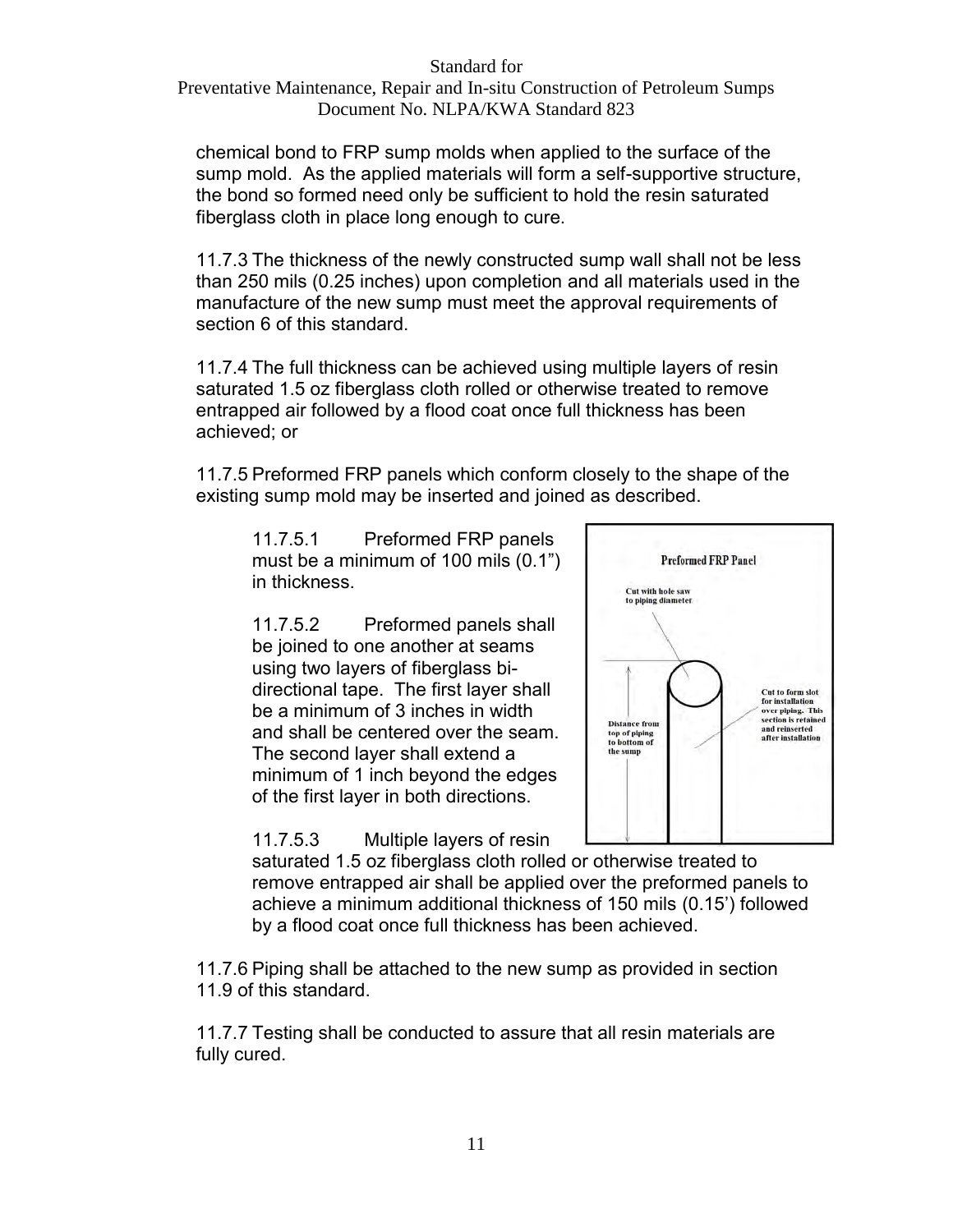Preventative Maintenance, Repair and In-situ Construction of Petroleum Sumps Document No. NLPA/KWA Standard 823

11.7.8 The sump shall be tested in accordance with section 12 of this standard prior to being placed to service.

## 11.8 Double Wall Sump Fabrication

11.8.1 No work is to be performed in the sump until the sump interior has been monitored to assure a safe working atmosphere. Where a hazard is detected or could develop, ventilation of the sump can be implemented to make the atmosphere safe. Monitoring should be continuous throughout entry and occupation of the sump.

Note: materials used for preventative maintenance, sump repair and sump fabrication may be toxic or flammable prior to curing.

11.8.2 The sump interior surface must be abraded. Abrasion of the sump interior surface will allow fiberglass cloth saturated with resin to form a mechanical bond to polyethylene sump molds and both a mechanical and chemical bond to FRP sump molds when applied to the surface of the sump mold. As the applied materials will form a self-supportive structure, the bond so formed need only be sufficient to hold the resin saturated fiberglass cloth in place long enough to cure.

11.8.3 The thickness of the newly constructed secondary sump wall shall not be less than 150 mils (0.15 inches) upon completion and the thickness of the interior (primary) wall must not be less than 150 mils (0.15 inches) upon completion. All materials used in the manufacture of the new sump must meet the approval requirements of section 6 of this standard.

11.8.4 The methods described in section 11.7 of this standard may be used to construct both the interior (primary) and exterior (secondary) walls of the new sump.

11.8.5 Third party testing shall demonstrate that the interstice is open and that a leak of 0.10 gallons per hour will be detected in accordance with the annual tightness testing and monthly monitoring criteria set by EPA.

11.8.6 The interstice shall be monitored utilizing a sensor on the NWGLDE list of equipment that has been shown to operate as specified.

11.8.7 Testing shall be conducted to assure that all resin materials are fully cured.

11.8.8 The sump shall be tested in accordance with section 12 of this standard prior to being placed to service.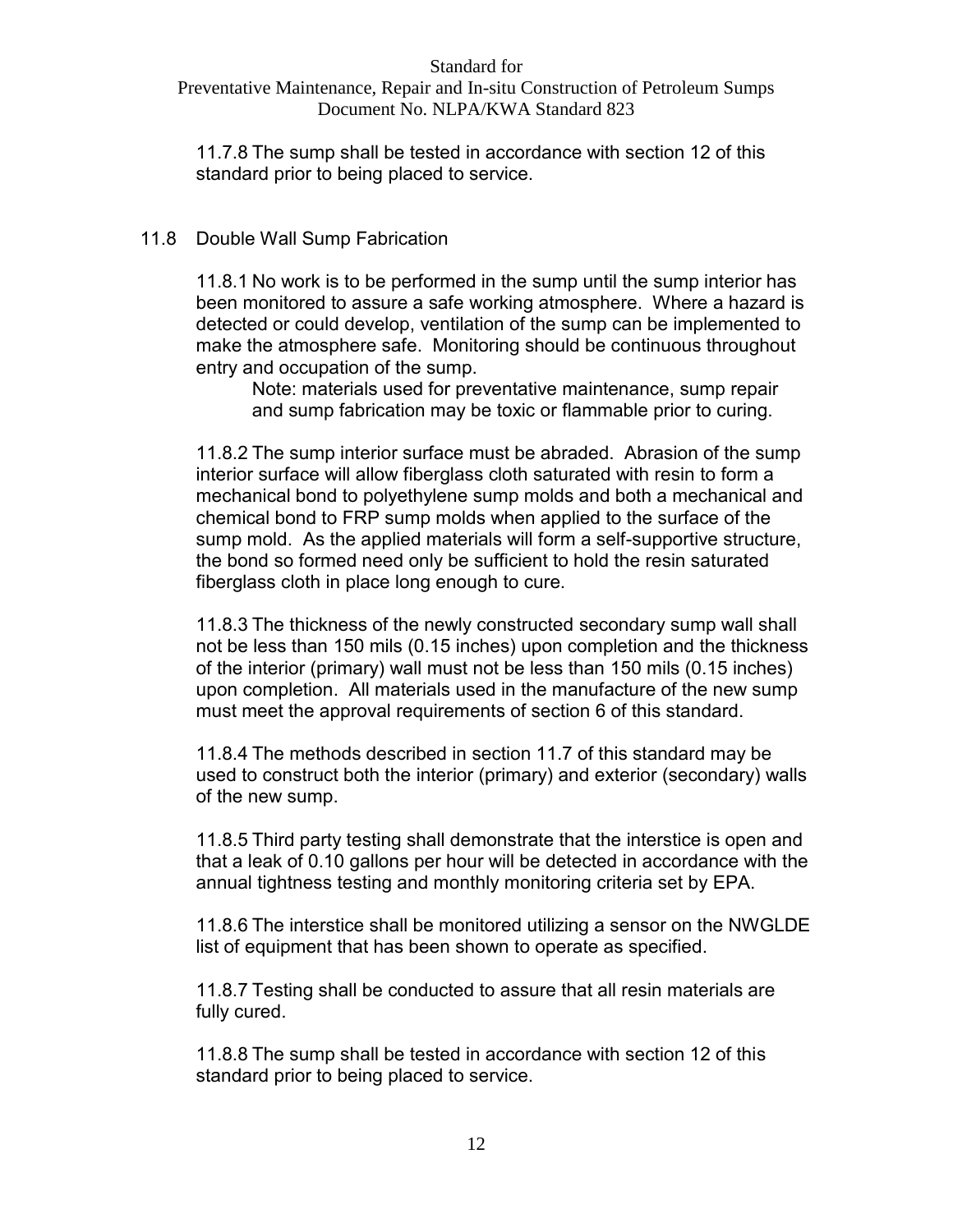## 11.9 Attachment of Piping and Conduit to the New Sump

11.9.1 FRP piping meeting the requirements of section 11.6.2.1 and metallic conduit shall be attached to the new sump wall at the time of sump wall construction by applying fiberglass onto the FRP piping or metallic conduit during the construction of the new sump wall.

11.9.2 Piping which has been connected to minimum 8" x 8" laminate plates shall be protected from resin application through the use of thread protectors so that the piping does not become attached to the new sump wall. The minimum 8" x 8" laminate plate is then connected to the interior surface of the new sump wall using a minimum of 3 layers of 1.5 oz fiberglass cloth saturated with resin. The first layer of fiberglass cloth shall extend no less than 2 inches onto the interior sump wall and 2 inches onto the minimum 8" x 8" laminate plate. Successive layers of resin saturated fiberglass cloth shall extend not less than 2 inches beyond the previous layer onto the interior sump wall. Care must be exercised to not apply resin or fiberglass directly to the piping or the piping connector.

11.9.3 Testing shall be conducted to assure that all resin materials are fully cured.

11.9.4 The sump shall be tested in accordance with section 12 of this standard prior to being placed to service.

## **12.0 Hydrostatic Testing**

Prior to the sump being placed back in service, the following procedure shall be performed.

12.1 The sump shall be filled with water after sufficient cure of the laminate materials has been established to within 2" of capacity or to the minimum level required by local regulations and above the level of all sump penetrations.

12.2 The water level will be marked on the sump.

12.3 The water must maintain at the marked level for a minimum of 3 hours or for the period required by local regulations, whichever is longer.

12.4 If the water does not maintain its level, the source of the problem must be located and remedied. Testing is then repeated, starting with section 12.1, to ensure that the sump is tight.